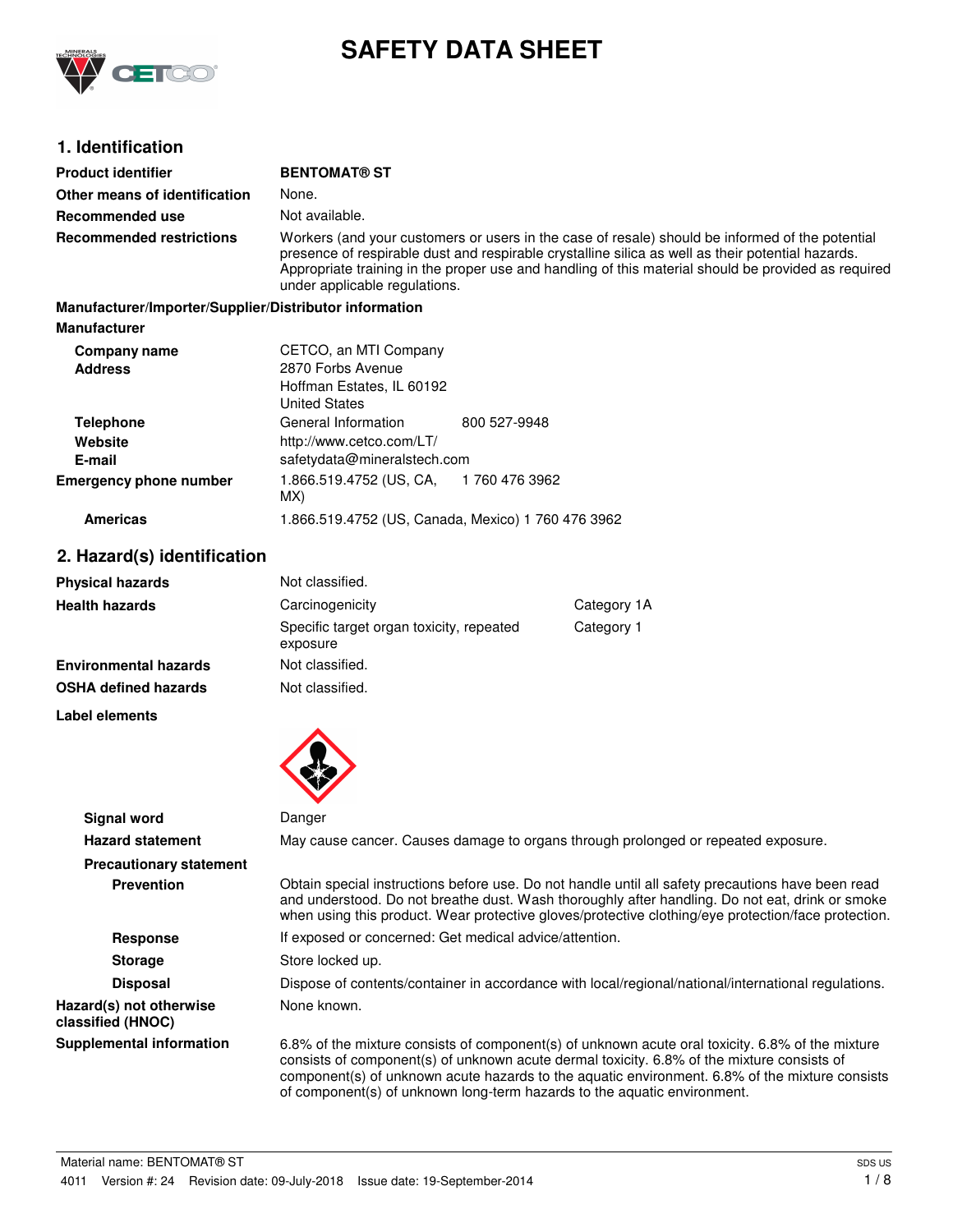## **3. Composition/information on ingredients**

**Mixtures**

| <b>Chemical name</b>                                                         | Common name and synonyms                                                                                                                                                                                                                                                                                                                                                                                                                                                                                                                                                                                    | <b>CAS number</b> | $\%$       |
|------------------------------------------------------------------------------|-------------------------------------------------------------------------------------------------------------------------------------------------------------------------------------------------------------------------------------------------------------------------------------------------------------------------------------------------------------------------------------------------------------------------------------------------------------------------------------------------------------------------------------------------------------------------------------------------------------|-------------------|------------|
| QUARTZ (SIO2)                                                                |                                                                                                                                                                                                                                                                                                                                                                                                                                                                                                                                                                                                             | 14808-60-7        | $5 - 10$   |
| <b>CRISTOBALITE</b>                                                          |                                                                                                                                                                                                                                                                                                                                                                                                                                                                                                                                                                                                             | 14464-46-1        | $1 - < 3$  |
| Other components below reportable levels                                     |                                                                                                                                                                                                                                                                                                                                                                                                                                                                                                                                                                                                             |                   | $90 - 100$ |
|                                                                              | *Designates that a specific chemical identity and/or percentage of composition has been withheld as a trade secret.                                                                                                                                                                                                                                                                                                                                                                                                                                                                                         |                   |            |
| <b>Composition comments</b>                                                  | Occupational Exposure Limits for constituents are listed in Section 8. This product contains<br>naturally occurring crystalline silica (not listed in Annex I of Directive 67/548/EEC) in quantities less<br>than $6\%$ .                                                                                                                                                                                                                                                                                                                                                                                   |                   |            |
| 4. First-aid measures                                                        |                                                                                                                                                                                                                                                                                                                                                                                                                                                                                                                                                                                                             |                   |            |
| <b>Inhalation</b>                                                            | If symptoms are experienced, remove source of contamination or move victim to fresh air. Call a<br>physician if symptoms develop or persist.                                                                                                                                                                                                                                                                                                                                                                                                                                                                |                   |            |
| <b>Skin contact</b>                                                          | Wash off with soap and water. Get medical attention if irritation develops and persists.                                                                                                                                                                                                                                                                                                                                                                                                                                                                                                                    |                   |            |
| Eye contact                                                                  | Flush eyes immediately with large amounts of water.                                                                                                                                                                                                                                                                                                                                                                                                                                                                                                                                                         |                   |            |
| Ingestion                                                                    | Rinse mouth. Get medical attention if symptoms occur.                                                                                                                                                                                                                                                                                                                                                                                                                                                                                                                                                       |                   |            |
| <b>Most important</b><br>symptoms/effects, acute and<br>delayed              | Prolonged exposure may cause chronic effects.                                                                                                                                                                                                                                                                                                                                                                                                                                                                                                                                                               |                   |            |
| Indication of immediate<br>medical attention and special<br>treatment needed | Provide general supportive measures and treat symptomatically. Keep victim under observation.<br>Symptoms may be delayed.                                                                                                                                                                                                                                                                                                                                                                                                                                                                                   |                   |            |
| <b>General information</b>                                                   | IF exposed or concerned: Get medical advice/attention. If you feel unwell, seek medical advice<br>(show the label where possible).                                                                                                                                                                                                                                                                                                                                                                                                                                                                          |                   |            |
| 5. Fire-fighting measures                                                    |                                                                                                                                                                                                                                                                                                                                                                                                                                                                                                                                                                                                             |                   |            |
| Suitable extinguishing media                                                 | Dry chemical, CO2, water spray or regular foam. Use any media suitable for the surrounding fires.                                                                                                                                                                                                                                                                                                                                                                                                                                                                                                           |                   |            |
| <b>Unsuitable extinguishing</b><br>media                                     | None known.                                                                                                                                                                                                                                                                                                                                                                                                                                                                                                                                                                                                 |                   |            |
| Specific hazards arising from<br>the chemical                                | During fire, gases hazardous to health may be formed.                                                                                                                                                                                                                                                                                                                                                                                                                                                                                                                                                       |                   |            |
| Special protective equipment<br>and precautions for firefighters             | As in any fire, wear self-contained breathing apparatus pressure-demand, MSHA/NIOSH<br>(approved or equivalent) and full protective gear.                                                                                                                                                                                                                                                                                                                                                                                                                                                                   |                   |            |
| <b>Fire fighting</b><br>equipment/instructions                               | Use water spray to cool unopened containers.                                                                                                                                                                                                                                                                                                                                                                                                                                                                                                                                                                |                   |            |
| <b>Specific methods</b>                                                      | Use standard firefighting procedures and consider the hazards of other involved materials.                                                                                                                                                                                                                                                                                                                                                                                                                                                                                                                  |                   |            |
| <b>General fire hazards</b>                                                  | Not a fire hazard. No unusual fire or explosion hazards noted.                                                                                                                                                                                                                                                                                                                                                                                                                                                                                                                                              |                   |            |
| 6. Accidental release measures                                               |                                                                                                                                                                                                                                                                                                                                                                                                                                                                                                                                                                                                             |                   |            |
| Personal precautions,<br>protective equipment and<br>emergency procedures    | Keep unnecessary personnel away. Keep people away from and upwind of spill/leak. Wear<br>appropriate protective equipment and clothing during clean-up. Wear a dust mask if dust is<br>generated above exposure limits. Ensure adequate ventilation. Local authorities should be advised<br>if significant spillages cannot be contained. For personal protection, see section 8 of the SDS.                                                                                                                                                                                                                |                   |            |
| <b>Methods and materials for</b><br>containment and cleaning up              | Avoid the generation of dusts during clean-up. This product is miscible in water. Collect dust or<br>particulates using a vacuum cleaner with a HEPA filter. Stop the flow of material, if this is without<br>risk. Following product recovery, flush area with water. Put material in suitable, covered, labeled<br>containers. For waste disposal, see section 13 of the SDS. None necessary. Reduce airborne dust<br>and prevent scattering by moistening with water.                                                                                                                                    |                   |            |
| <b>Environmental precautions</b>                                             | Avoid discharge into drains, water courses or onto the ground.                                                                                                                                                                                                                                                                                                                                                                                                                                                                                                                                              |                   |            |
| 7. Handling and storage                                                      |                                                                                                                                                                                                                                                                                                                                                                                                                                                                                                                                                                                                             |                   |            |
| Precautions for safe handling                                                | Obtain special instructions before use. Do not handle until all safety precautions have been read<br>and understood. Keep formation of airborne dusts to a minimum. Provide appropriate exhaust<br>ventilation at places where dust is formed. Do not breathe dust. Avoid prolonged exposure. When<br>using, do not eat, drink or smoke. Should be handled in closed systems, if possible. In case of<br>insufficient ventilation, wear suitable respiratory equipment. Wear appropriate personal protective<br>equipment. Wash hands thoroughly after handling. Observe good industrial hygiene practices. |                   |            |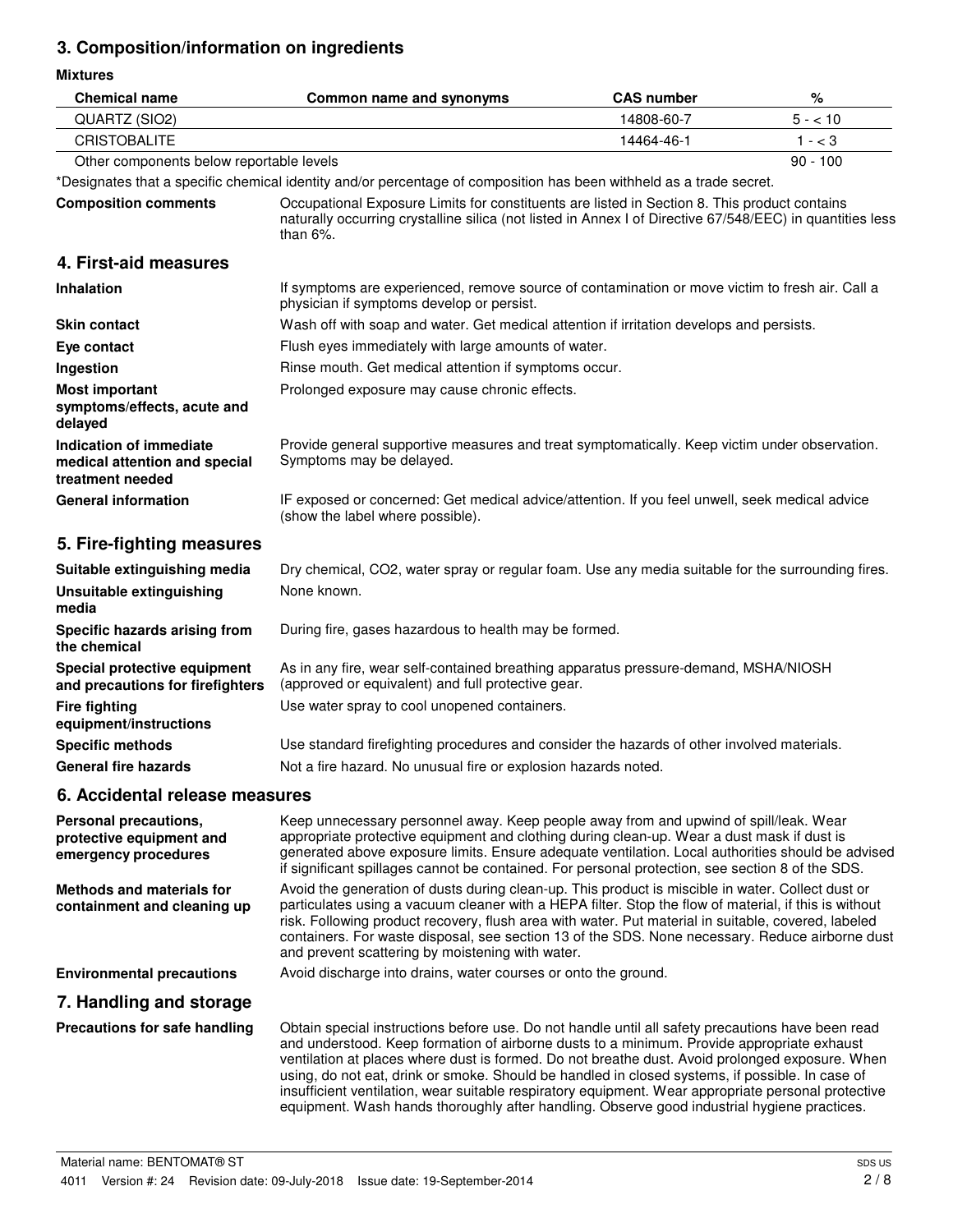Store locked up. No special restrictions on storage with other products. Store in original tightly closed container. No special storage conditions required. Guard against dust accumulation of this material. Keep out of the reach of children. Store away from incompatible materials (see Section 10 of the SDS).

### **8. Exposure controls/personal protection**

#### **Occupational exposure limits**

The following constituents are the only constituents of the product which have a PEL, TLV or other recommended exposure limit. At this time, the other constituents have no known exposure limits.

| <b>Components</b>                           | US. OSHA Table Z-1 Limits for Air Contaminants (29 CFR 1910.1000)<br><b>Type</b>                                                                                                                                                                                                                                                                                                                                                                                                                                                                                                                                                                                                                                                                             | Value                                                                                           | <b>Form</b>          |
|---------------------------------------------|--------------------------------------------------------------------------------------------------------------------------------------------------------------------------------------------------------------------------------------------------------------------------------------------------------------------------------------------------------------------------------------------------------------------------------------------------------------------------------------------------------------------------------------------------------------------------------------------------------------------------------------------------------------------------------------------------------------------------------------------------------------|-------------------------------------------------------------------------------------------------|----------------------|
| <b>CRISTOBALITE (CAS</b><br>14464-46-1)     | PEL                                                                                                                                                                                                                                                                                                                                                                                                                                                                                                                                                                                                                                                                                                                                                          | $0.05$ mg/m $3$                                                                                 | Respirable dust.     |
| QUARTZ (SIO2) (CAS<br>14808-60-7)           | <b>PEL</b>                                                                                                                                                                                                                                                                                                                                                                                                                                                                                                                                                                                                                                                                                                                                                   | $0.05$ mg/m $3$                                                                                 | Respirable dust.     |
| US. OSHA Table Z-3 (29 CFR 1910.1000)       |                                                                                                                                                                                                                                                                                                                                                                                                                                                                                                                                                                                                                                                                                                                                                              |                                                                                                 |                      |
| <b>Components</b>                           | <b>Type</b>                                                                                                                                                                                                                                                                                                                                                                                                                                                                                                                                                                                                                                                                                                                                                  | Value                                                                                           | <b>Form</b>          |
| CRISTOBALITE (CAS<br>14464-46-1)            | <b>TWA</b>                                                                                                                                                                                                                                                                                                                                                                                                                                                                                                                                                                                                                                                                                                                                                   | $0.05$ mg/m $3$                                                                                 | Respirable.          |
|                                             |                                                                                                                                                                                                                                                                                                                                                                                                                                                                                                                                                                                                                                                                                                                                                              | 1.2 mppcf                                                                                       | Respirable.          |
| QUARTZ (SIO2) (CAS<br>14808-60-7)           | <b>TWA</b>                                                                                                                                                                                                                                                                                                                                                                                                                                                                                                                                                                                                                                                                                                                                                   | $0.1$ mg/m $3$                                                                                  | Respirable.          |
|                                             |                                                                                                                                                                                                                                                                                                                                                                                                                                                                                                                                                                                                                                                                                                                                                              | 2.4 mppcf                                                                                       | Respirable.          |
| <b>Constituents</b>                         | <b>Type</b>                                                                                                                                                                                                                                                                                                                                                                                                                                                                                                                                                                                                                                                                                                                                                  | Value                                                                                           | <b>Form</b>          |
| <b>TRADE SECRET</b>                         | <b>TWA</b>                                                                                                                                                                                                                                                                                                                                                                                                                                                                                                                                                                                                                                                                                                                                                   | $5$ mg/m $3$                                                                                    | Respirable fraction. |
|                                             |                                                                                                                                                                                                                                                                                                                                                                                                                                                                                                                                                                                                                                                                                                                                                              | $15 \text{ mg/m}$ 3                                                                             | Total dust.          |
|                                             |                                                                                                                                                                                                                                                                                                                                                                                                                                                                                                                                                                                                                                                                                                                                                              | 50 mppcf                                                                                        | Total dust.          |
|                                             |                                                                                                                                                                                                                                                                                                                                                                                                                                                                                                                                                                                                                                                                                                                                                              | 15 mppcf                                                                                        | Respirable fraction. |
| <b>US. ACGIH Threshold Limit Values</b>     |                                                                                                                                                                                                                                                                                                                                                                                                                                                                                                                                                                                                                                                                                                                                                              |                                                                                                 |                      |
| <b>Components</b>                           | <b>Type</b>                                                                                                                                                                                                                                                                                                                                                                                                                                                                                                                                                                                                                                                                                                                                                  | Value                                                                                           | Form                 |
| <b>CRISTOBALITE (CAS</b><br>14464-46-1)     | <b>TWA</b>                                                                                                                                                                                                                                                                                                                                                                                                                                                                                                                                                                                                                                                                                                                                                   | $0.025$ mg/m3                                                                                   | Respirable fraction. |
| QUARTZ (SIO2) (CAS<br>14808-60-7)           | <b>TWA</b>                                                                                                                                                                                                                                                                                                                                                                                                                                                                                                                                                                                                                                                                                                                                                   | $0.025$ mg/m $3$                                                                                | Respirable fraction. |
| US. NIOSH: Pocket Guide to Chemical Hazards |                                                                                                                                                                                                                                                                                                                                                                                                                                                                                                                                                                                                                                                                                                                                                              |                                                                                                 |                      |
| <b>Components</b>                           | <b>Type</b>                                                                                                                                                                                                                                                                                                                                                                                                                                                                                                                                                                                                                                                                                                                                                  | Value                                                                                           | Form                 |
| <b>CRISTOBALITE (CAS</b><br>14464-46-1)     | <b>TWA</b>                                                                                                                                                                                                                                                                                                                                                                                                                                                                                                                                                                                                                                                                                                                                                   | $0.05$ mg/m $3$                                                                                 | Respirable dust.     |
| QUARTZ (SIO2) (CAS<br>14808-60-7)           | <b>TWA</b>                                                                                                                                                                                                                                                                                                                                                                                                                                                                                                                                                                                                                                                                                                                                                   | $0.05$ mg/m $3$                                                                                 | Respirable dust.     |
| <b>Biological limit values</b>              | No biological exposure limits noted for the ingredient(s).                                                                                                                                                                                                                                                                                                                                                                                                                                                                                                                                                                                                                                                                                                   |                                                                                                 |                      |
| <b>Exposure guidelines</b>                  | should be monitored and controlled.                                                                                                                                                                                                                                                                                                                                                                                                                                                                                                                                                                                                                                                                                                                          | Occupational exposure to nuisance dust (total and respirable) and respirable crystalline silica |                      |
| Appropriate engineering<br>controls         | If engineering measures are not sufficient to maintain concentrations of dust particulates below the<br>OEL, suitable respiratory protection must be worn. Good general ventilation (typically 10 air<br>changes per hour) should be used. Ventilation rates should be matched to conditions. If<br>applicable, use process enclosures, local exhaust ventilation, or other engineering controls to<br>maintain airborne levels below recommended exposure limits. If exposure limits have not been<br>established, maintain airborne levels to an acceptable level. If material is ground, cut, or used in<br>any operation which may generate dusts, use appropriate local exhaust ventilation to keep<br>exposures below the recommended exposure limits. |                                                                                                 |                      |
|                                             | Individual protection measures, such as personal protective equipment                                                                                                                                                                                                                                                                                                                                                                                                                                                                                                                                                                                                                                                                                        |                                                                                                 |                      |
| Eye/face protection                         | Wear dust goggles.                                                                                                                                                                                                                                                                                                                                                                                                                                                                                                                                                                                                                                                                                                                                           |                                                                                                 |                      |
| <b>Skin protection</b>                      |                                                                                                                                                                                                                                                                                                                                                                                                                                                                                                                                                                                                                                                                                                                                                              |                                                                                                 |                      |
| <b>Hand protection</b>                      | Wear appropriate chemical resistant gloves.                                                                                                                                                                                                                                                                                                                                                                                                                                                                                                                                                                                                                                                                                                                  |                                                                                                 |                      |

**Other** Use of an impervious apron is recommended. No special protective equipment required.

Material name: BENTOMAT® ST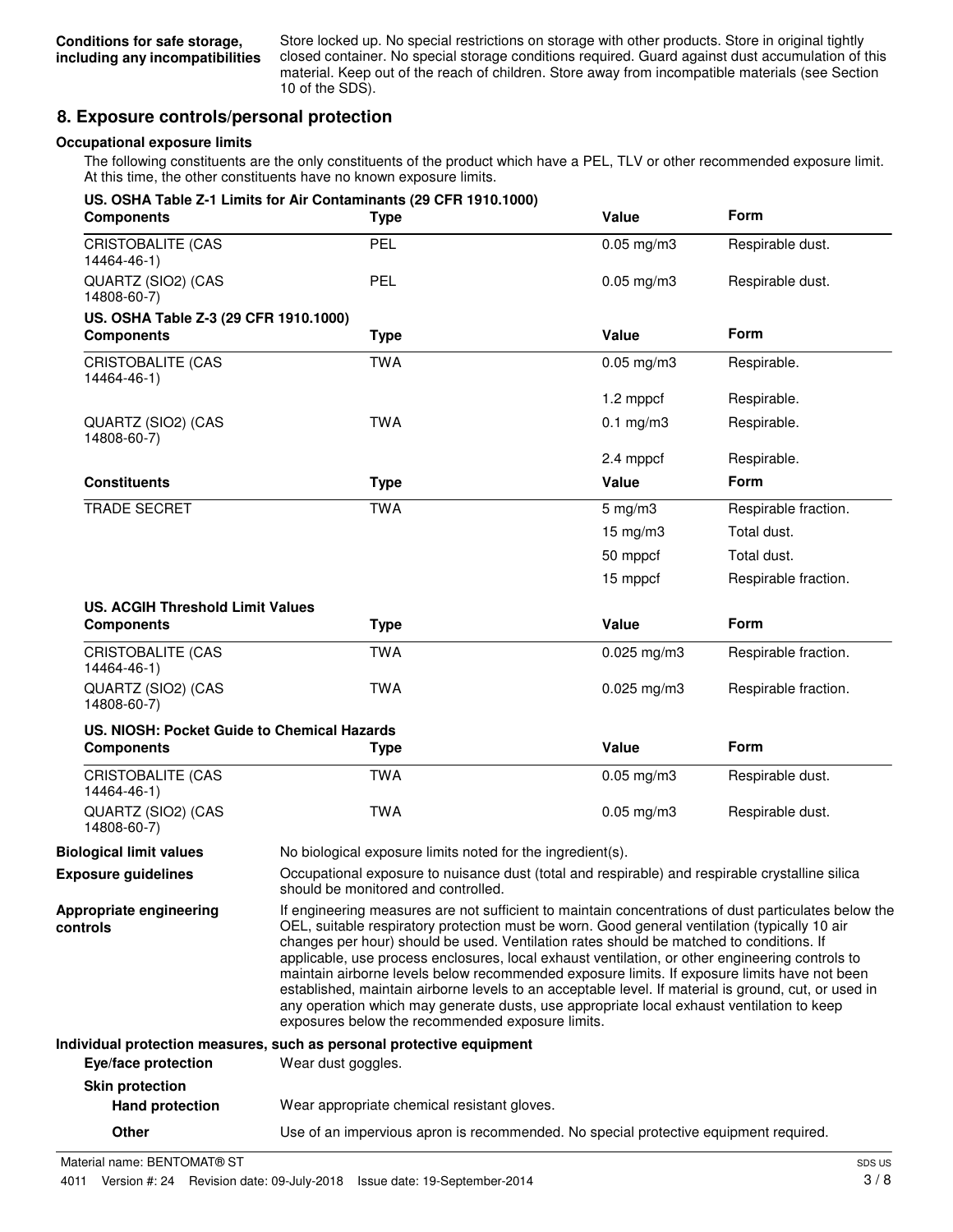| <b>Respiratory protection</b>            | Use a particulate filter respirator for particulate concentrations exceeding the Occupational<br>Exposure Limit.                                                                                                                                                                                                                                                                 |
|------------------------------------------|----------------------------------------------------------------------------------------------------------------------------------------------------------------------------------------------------------------------------------------------------------------------------------------------------------------------------------------------------------------------------------|
| <b>Thermal hazards</b>                   | Wear appropriate thermal protective clothing, when necessary.                                                                                                                                                                                                                                                                                                                    |
| <b>General hygiene</b><br>considerations | Observe any medical surveillance requirements. Always observe good personal hygiene<br>measures, such as washing after handling the material and before eating, drinking, and/or<br>smoking. Routinely wash work clothing and protective equipment to remove contaminants. Eye<br>wash fountain is recommended. Use good industrial hygiene practices in handling this material. |

## **9. Physical and chemical properties**

| Appearance                                        | The product consists of bentonite granules between geotextile layers                          |  |  |
|---------------------------------------------------|-----------------------------------------------------------------------------------------------|--|--|
| <b>Physical state</b>                             | Solid.                                                                                        |  |  |
| Form                                              | Solid. Mat or Fabric                                                                          |  |  |
| <b>Color</b>                                      | Various.                                                                                      |  |  |
| Odor                                              | None.                                                                                         |  |  |
| <b>Odor threshold</b>                             | Not available.                                                                                |  |  |
| рH                                                | Not available.                                                                                |  |  |
| <b>Melting point/freezing point</b>               | Not available.                                                                                |  |  |
| Initial boiling point and boiling<br>range        | Not available.                                                                                |  |  |
| <b>Flash point</b>                                | Not flammable                                                                                 |  |  |
| <b>Evaporation rate</b>                           | Not available.                                                                                |  |  |
| Flammability (solid, gas)                         | Not available.                                                                                |  |  |
| Upper/lower flammability or explosive limits      |                                                                                               |  |  |
| <b>Flammability limit - lower</b><br>(%)          | Not explosive                                                                                 |  |  |
| <b>Flammability limit - upper</b><br>(%)          | Not explosive                                                                                 |  |  |
| Explosive limit - lower (%)                       | Not available.                                                                                |  |  |
| Explosive limit - upper (%)                       | Not available.                                                                                |  |  |
| Vapor pressure                                    | 0.00001 hPa estimated                                                                         |  |  |
| <b>Vapor density</b>                              | Not available.                                                                                |  |  |
| <b>Relative density</b>                           | Not available.                                                                                |  |  |
| Solubility(ies)                                   |                                                                                               |  |  |
| Solubility (water)                                | Negligible                                                                                    |  |  |
| <b>Partition coefficient</b><br>(n-octanol/water) | Not available.                                                                                |  |  |
| <b>Auto-ignition temperature</b>                  | Not available.                                                                                |  |  |
| <b>Decomposition temperature</b>                  | Not available.                                                                                |  |  |
| <b>Viscosity</b>                                  | Not available.                                                                                |  |  |
| <b>Other information</b>                          |                                                                                               |  |  |
| <b>Explosive properties</b>                       | Not explosive.                                                                                |  |  |
| <b>Oxidizing properties</b>                       | Not oxidizing.                                                                                |  |  |
| <b>Percent volatile</b>                           | 0 % estimated                                                                                 |  |  |
| <b>VOC</b>                                        | <b>CARB</b>                                                                                   |  |  |
| 10. Stability and reactivity                      |                                                                                               |  |  |
| Reactivity                                        | The product is stable and non-reactive under normal conditions of use, storage and transport. |  |  |
| <b>Chemical stability</b>                         | Stable at normal conditions.                                                                  |  |  |
| <b>Possibility of hazardous</b><br>reactions      | Will not occur.                                                                               |  |  |
| <b>Conditions to avoid</b>                        | Contact with incompatible materials.                                                          |  |  |
| Incompatible materials                            | Powerful oxidizers. Chlorine. None known.                                                     |  |  |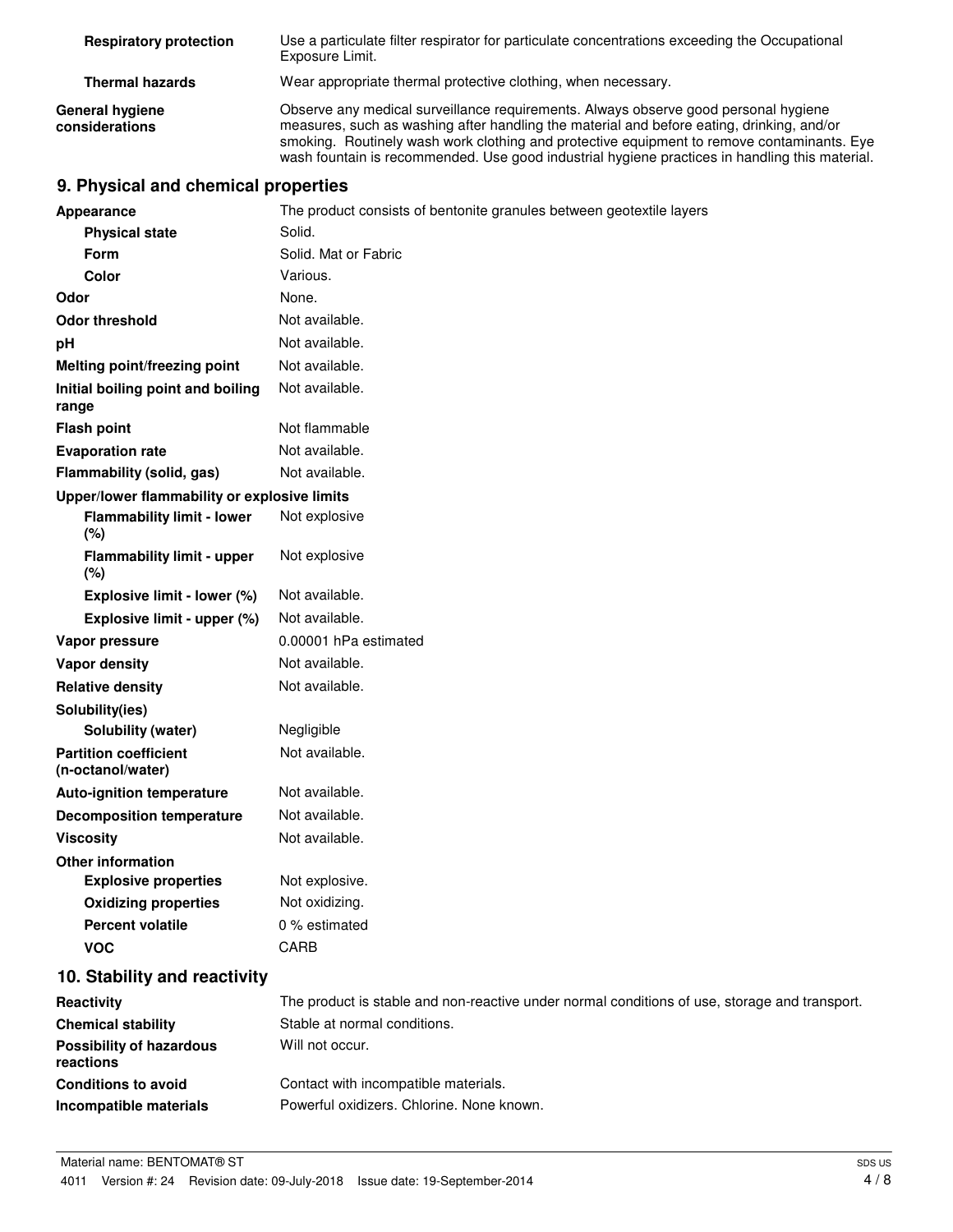## **11. Toxicological information**

#### **Information on likely routes of exposure**

| <b>Inhalation</b>                                                                  | Prolonged inhalation may be harmful.                     |
|------------------------------------------------------------------------------------|----------------------------------------------------------|
| <b>Skin contact</b>                                                                | No adverse effects due to skin contact are expected.     |
| Eye contact                                                                        | Direct contact with eyes may cause temporary irritation. |
| Ingestion                                                                          | Expected to be a low ingestion hazard.                   |
| Symptoms related to the<br>physical, chemical and<br>toxicological characteristics | Direct contact with eyes may cause temporary irritation. |

#### **Information on toxicological effects**

| <b>Acute toxicity</b>                                                                                                             | Not known.                                                                                                                                                                                                                                                                                                                                                                                                                                                                                                                                                                                                                                                                                                                                                                                                                                                                                                                                                                                                                                                                                                                                                                                                                                                                                                                                                                                                                                                                                                                                                                                         |                                                                                                                     |  |
|-----------------------------------------------------------------------------------------------------------------------------------|----------------------------------------------------------------------------------------------------------------------------------------------------------------------------------------------------------------------------------------------------------------------------------------------------------------------------------------------------------------------------------------------------------------------------------------------------------------------------------------------------------------------------------------------------------------------------------------------------------------------------------------------------------------------------------------------------------------------------------------------------------------------------------------------------------------------------------------------------------------------------------------------------------------------------------------------------------------------------------------------------------------------------------------------------------------------------------------------------------------------------------------------------------------------------------------------------------------------------------------------------------------------------------------------------------------------------------------------------------------------------------------------------------------------------------------------------------------------------------------------------------------------------------------------------------------------------------------------------|---------------------------------------------------------------------------------------------------------------------|--|
| <b>Components</b>                                                                                                                 | <b>Species</b>                                                                                                                                                                                                                                                                                                                                                                                                                                                                                                                                                                                                                                                                                                                                                                                                                                                                                                                                                                                                                                                                                                                                                                                                                                                                                                                                                                                                                                                                                                                                                                                     | <b>Test Results</b>                                                                                                 |  |
| CRISTOBALITE (CAS 14464-46-1)                                                                                                     |                                                                                                                                                                                                                                                                                                                                                                                                                                                                                                                                                                                                                                                                                                                                                                                                                                                                                                                                                                                                                                                                                                                                                                                                                                                                                                                                                                                                                                                                                                                                                                                                    |                                                                                                                     |  |
| <b>Acute</b>                                                                                                                      |                                                                                                                                                                                                                                                                                                                                                                                                                                                                                                                                                                                                                                                                                                                                                                                                                                                                                                                                                                                                                                                                                                                                                                                                                                                                                                                                                                                                                                                                                                                                                                                                    |                                                                                                                     |  |
| Oral                                                                                                                              |                                                                                                                                                                                                                                                                                                                                                                                                                                                                                                                                                                                                                                                                                                                                                                                                                                                                                                                                                                                                                                                                                                                                                                                                                                                                                                                                                                                                                                                                                                                                                                                                    |                                                                                                                     |  |
| LD50                                                                                                                              | Rat                                                                                                                                                                                                                                                                                                                                                                                                                                                                                                                                                                                                                                                                                                                                                                                                                                                                                                                                                                                                                                                                                                                                                                                                                                                                                                                                                                                                                                                                                                                                                                                                | > 22500 mg/kg                                                                                                       |  |
| <b>Skin corrosion/irritation</b>                                                                                                  |                                                                                                                                                                                                                                                                                                                                                                                                                                                                                                                                                                                                                                                                                                                                                                                                                                                                                                                                                                                                                                                                                                                                                                                                                                                                                                                                                                                                                                                                                                                                                                                                    | Prolonged skin contact may cause temporary irritation.                                                              |  |
| Serious eye damage/eye<br>irritation                                                                                              |                                                                                                                                                                                                                                                                                                                                                                                                                                                                                                                                                                                                                                                                                                                                                                                                                                                                                                                                                                                                                                                                                                                                                                                                                                                                                                                                                                                                                                                                                                                                                                                                    | Mild irritant to eyes (according to the modified Kay & Calandra criteria)                                           |  |
| Respiratory or skin sensitization                                                                                                 |                                                                                                                                                                                                                                                                                                                                                                                                                                                                                                                                                                                                                                                                                                                                                                                                                                                                                                                                                                                                                                                                                                                                                                                                                                                                                                                                                                                                                                                                                                                                                                                                    |                                                                                                                     |  |
| <b>Respiratory sensitization</b>                                                                                                  | Not a respiratory sensitizer.                                                                                                                                                                                                                                                                                                                                                                                                                                                                                                                                                                                                                                                                                                                                                                                                                                                                                                                                                                                                                                                                                                                                                                                                                                                                                                                                                                                                                                                                                                                                                                      |                                                                                                                     |  |
| <b>Skin sensitization</b>                                                                                                         | being a skin irritant.                                                                                                                                                                                                                                                                                                                                                                                                                                                                                                                                                                                                                                                                                                                                                                                                                                                                                                                                                                                                                                                                                                                                                                                                                                                                                                                                                                                                                                                                                                                                                                             | According to the classification criteria of the European Union, the product is not considered as                    |  |
| Germ cell mutagenicity                                                                                                            |                                                                                                                                                                                                                                                                                                                                                                                                                                                                                                                                                                                                                                                                                                                                                                                                                                                                                                                                                                                                                                                                                                                                                                                                                                                                                                                                                                                                                                                                                                                                                                                                    | No data available to indicate product or any components present at greater than 0.1% are<br>mutagenic or genotoxic. |  |
| Carcinogenicity                                                                                                                   | In 1997, IARC (the International Agency for Research on Cancer) concluded that crystalline silica<br>inhaled from occupational sources can cause lung cancer in humans. However in making the<br>overall evaluation, IARC noted that "carcinogenicity was not detected in all industrial<br>circumstances studied. Carcinogenicity may be dependent on inherent characteristics of the<br>crystalline silica or on external factors affecting its biological activity or distribution of its<br>polymorphs." (IARC Monographs on the evaluation of the carcinogenic risks of chemicals to<br>humans, Silica, silicates dust and organic fibres, 1997, Vol. 68, IARC, Lyon, France.) In June<br>2003, SCOEL (the EU Scientific Committee on Occupational Exposure Limits) concluded that the<br>main effect in humans of the inhalation of respirable crystalline silica dust is silicosis. "There is<br>sufficient information to conclude that the relative risk of lung cancer is increased in persons with<br>silicosis (and, apparently, not in employees without silicosis exposed to silica dust in quarries and<br>in the ceramic industry). Therefore, preventing the onset of silicosis will also reduce the cancer<br>risk" (SCOEL SUM Doc 94-final, June 2003) According to the current state of the art, worker<br>protection against silicosis can be consistently assured by respecting the existing regulatory<br>occupational exposure limits. May cause cancer. Occupational exposure to respirable dust and<br>respirable crystalline silica should be monitored and controlled. |                                                                                                                     |  |
| IARC Monographs. Overall Evaluation of Carcinogenicity                                                                            |                                                                                                                                                                                                                                                                                                                                                                                                                                                                                                                                                                                                                                                                                                                                                                                                                                                                                                                                                                                                                                                                                                                                                                                                                                                                                                                                                                                                                                                                                                                                                                                                    |                                                                                                                     |  |
| CRISTOBALITE (CAS 14464-46-1)<br>QUARTZ (SIO2) (CAS 14808-60-7)<br>OSHA Specifically Regulated Substances (29 CFR 1910.1001-1052) |                                                                                                                                                                                                                                                                                                                                                                                                                                                                                                                                                                                                                                                                                                                                                                                                                                                                                                                                                                                                                                                                                                                                                                                                                                                                                                                                                                                                                                                                                                                                                                                                    | 1 Carcinogenic to humans.<br>1 Carcinogenic to humans.                                                              |  |
|                                                                                                                                   |                                                                                                                                                                                                                                                                                                                                                                                                                                                                                                                                                                                                                                                                                                                                                                                                                                                                                                                                                                                                                                                                                                                                                                                                                                                                                                                                                                                                                                                                                                                                                                                                    |                                                                                                                     |  |
| QUARTZ (SIO2) (CAS 14808-60-7)                                                                                                    | CRISTOBALITE (CAS 14464-46-1)<br>Cancer<br>Cancer                                                                                                                                                                                                                                                                                                                                                                                                                                                                                                                                                                                                                                                                                                                                                                                                                                                                                                                                                                                                                                                                                                                                                                                                                                                                                                                                                                                                                                                                                                                                                  |                                                                                                                     |  |
| US. National Toxicology Program (NTP) Report on Carcinogens                                                                       |                                                                                                                                                                                                                                                                                                                                                                                                                                                                                                                                                                                                                                                                                                                                                                                                                                                                                                                                                                                                                                                                                                                                                                                                                                                                                                                                                                                                                                                                                                                                                                                                    |                                                                                                                     |  |
| CRISTOBALITE (CAS 14464-46-1)                                                                                                     |                                                                                                                                                                                                                                                                                                                                                                                                                                                                                                                                                                                                                                                                                                                                                                                                                                                                                                                                                                                                                                                                                                                                                                                                                                                                                                                                                                                                                                                                                                                                                                                                    | Known To Be Human Carcinogen.<br>Reasonably Anticipated to be a Human Carcinogen.                                   |  |
| QUARTZ (SIO2) (CAS 14808-60-7)                                                                                                    |                                                                                                                                                                                                                                                                                                                                                                                                                                                                                                                                                                                                                                                                                                                                                                                                                                                                                                                                                                                                                                                                                                                                                                                                                                                                                                                                                                                                                                                                                                                                                                                                    | Known To Be Human Carcinogen.                                                                                       |  |
| <b>Reproductive toxicity</b>                                                                                                      |                                                                                                                                                                                                                                                                                                                                                                                                                                                                                                                                                                                                                                                                                                                                                                                                                                                                                                                                                                                                                                                                                                                                                                                                                                                                                                                                                                                                                                                                                                                                                                                                    | This product is not expected to cause reproductive or developmental effects.                                        |  |
| Specific target organ toxicity -<br>single exposure                                                                               | Not classified.                                                                                                                                                                                                                                                                                                                                                                                                                                                                                                                                                                                                                                                                                                                                                                                                                                                                                                                                                                                                                                                                                                                                                                                                                                                                                                                                                                                                                                                                                                                                                                                    |                                                                                                                     |  |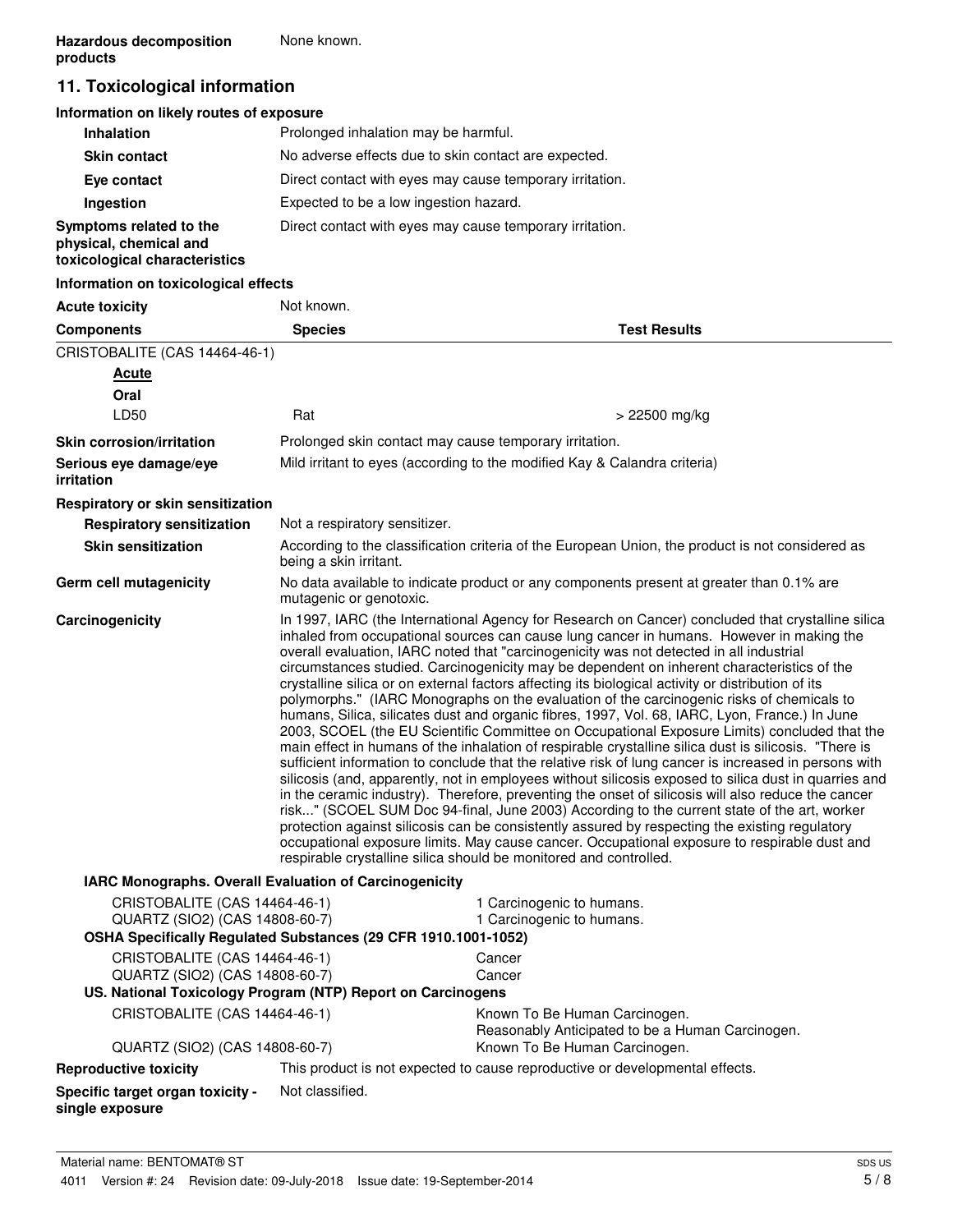**Specific target organ toxicity repeated exposure**

Causes damage to organs through prolonged or repeated exposure.

**Aspiration hazard** Not an aspiration hazard.

**Chronic effects** In 1997, IARC (the International Agency for Research on Cancer) concluded that crystalline silica inhaled from occupational sources can cause lung cancer in humans. However in making the overall evaluation, IARC noted that "carcinogenicity was not detected in all industrial circumstances studied. Carcinogenicity may be dependent on inherent characteristics of the crystalline silica or on external factors affecting its biological activity or distribution of its polymorphs." (IARC Monographs on the evaluation of the carcinogenic risks of chemicals to humans, Silica, silicates dust and organic fibres, 1997, Vol. 68, IARC, Lyon, France.)

> In June 2003, SCOEL (the EU Scientific Committee on Occupational Exposure Limits) concluded that the main effect in humans of the inhalation of respirable crystalline silica dust is silicosis. "There is sufficient information to conclude that the relative risk of lung cancer is increased in persons with silicosis (and, apparently, not in employees without silicosis exposed to silica dust in quarries and in the ceramic industry). Therefore, preventing the onset of silicosis will also reduce the cancer risk..." (SCOEL SUM Doc 94-final, June 2003)

> According to the current state of the art, worker protection against silicosis can be consistently assured by respecting the existing regulatory occupational exposure limits. Causes damage to organs through prolonged or repeated exposure. Prolonged inhalation may be harmful. Prolonged exposure may cause chronic effects. Some of the components of this product are hazardous in the respirable form. However, because of the physical nature of this product, dust generation is not expected.

#### **12. Ecological information**

| <b>Ecotoxicity</b>               | The product is not expected to be hazardous to the environment. This product is not expected to<br>produce significant ecotoxicity upon exposure to aquatic organisms and aquatic systems. |  |
|----------------------------------|--------------------------------------------------------------------------------------------------------------------------------------------------------------------------------------------|--|
| Persistence and degradability    | No data is available on the degradability of this product.                                                                                                                                 |  |
| <b>Bioaccumulative potential</b> | No data available.                                                                                                                                                                         |  |
| Mobility in soil                 | No data available.                                                                                                                                                                         |  |
| Other adverse effects            | No other adverse environmental effects (e.g. ozone depletion, photochemical ozone creation<br>potential, endocrine disruption, global warming potential) are expected from this component. |  |

#### **13. Disposal considerations**

| <b>Disposal instructions</b>             | Collect and reclaim or dispose in sealed containers at licensed waste disposal site. Dispose of<br>contents/container in accordance with local/regional/national/international regulations. Material<br>should be recycled if possible. |
|------------------------------------------|-----------------------------------------------------------------------------------------------------------------------------------------------------------------------------------------------------------------------------------------|
| Local disposal regulations               | Dispose in accordance with all applicable regulations.                                                                                                                                                                                  |
| Hazardous waste code                     | The waste code should be assigned in discussion between the user, the producer and the waste<br>disposal company.                                                                                                                       |
| Waste from residues / unused<br>products | Dispose of in accordance with local regulations. Empty containers or liners may retain some<br>product residues. This material and its container must be disposed of in a safe manner (see:<br>Disposal instructions).                  |
| <b>Contaminated packaging</b>            | Since emptied containers may retain product residue, follow label warnings even after container is<br>emptied. Empty containers should be taken to an approved waste handling site for recycling or<br>disposal.                        |

#### **14. Transport information**

#### **DOT**

Not regulated as dangerous goods.

#### **IATA**

Not regulated as dangerous goods.

#### **IMDG**

Not regulated as dangerous goods.

**Transport in bulk according to** Not applicable. **Annex II of MARPOL 73/78 and the IBC Code**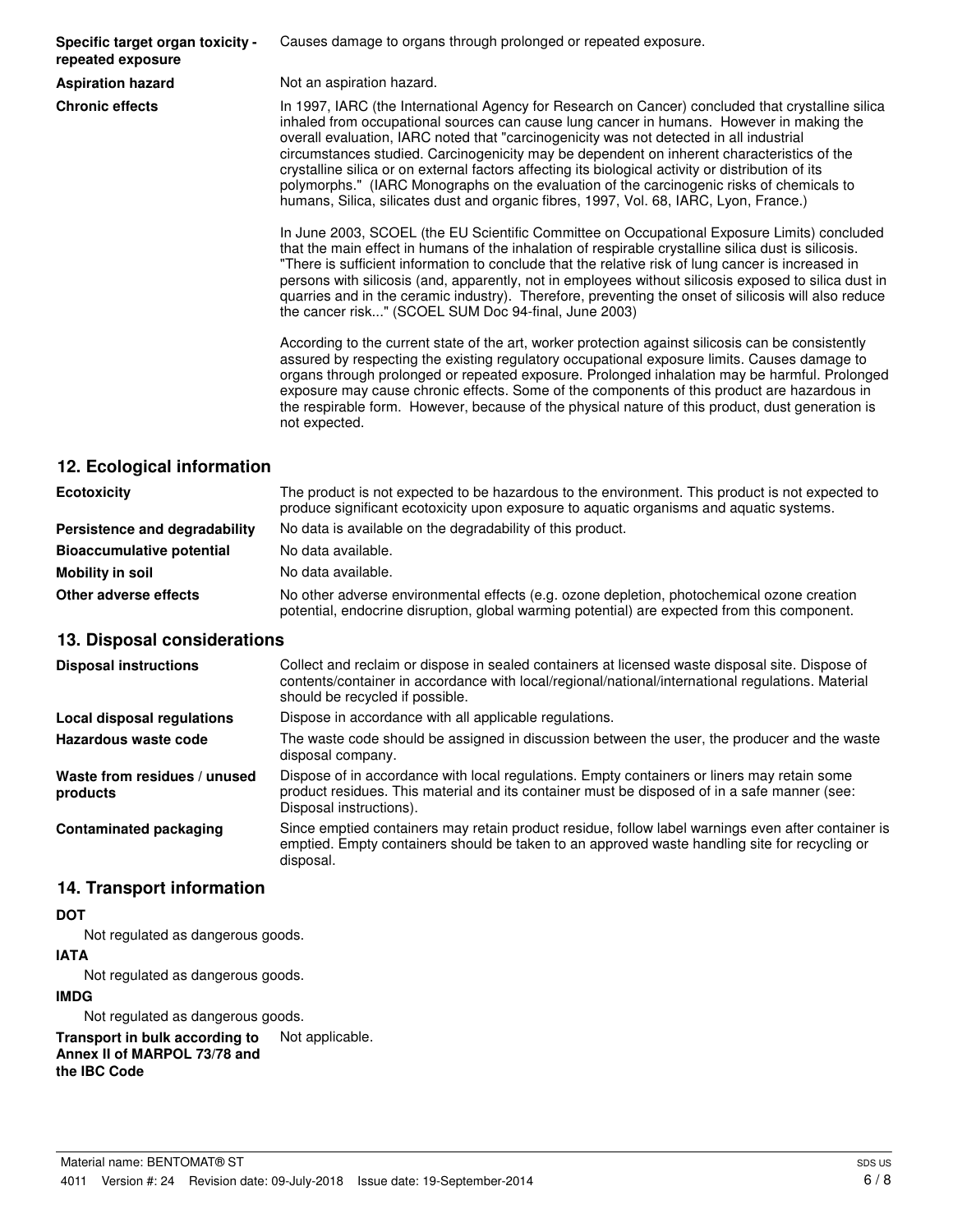**15. Regulatory information** OSHA Process Safety Standard: This material is not known to be hazardous by the OSHA Highly Hazardous Process Safety Standard, 29 CFR 1910.119. This product is a "Hazardous Chemical" as defined by the OSHA Hazard Communication Standard, 29 CFR 1910.1200. **US federal regulations Toxic Substances Control Act (TSCA) TSCA Section 12(b) Export Notification (40 CFR 707, Subpt. D)** Not regulated. **CERCLA Hazardous Substance List (40 CFR 302.4)** Not listed. **SARA 304 Emergency release notification** Not regulated. **OSHA Specifically Regulated Substances (29 CFR 1910.1001-1052)** CRISTOBALITE (CAS 14464-46-1) Cancer QUARTZ (SIO2) (CAS 14808-60-7) Cancer CRISTOBALITE (CAS 14464-46-1) lung effects QUARTZ (SIO2) (CAS 14808-60-7) lung effects CRISTOBALITE (CAS 14464-46-1) immune system effects QUARTZ (SIO2) (CAS 14808-60-7) immune system effects CRISTOBALITE (CAS 14464-46-1) kidney effects QUARTZ (SIO2) (CAS 14808-60-7) kidney effects **SARA 302 Extremely hazardous substance Superfund Amendments and Reauthorization Act of 1986 (SARA)** Not listed. **SARA 311/312 Hazardous** No (Exempt) **chemical**

**SARA 313 (TRI reporting)**

Not regulated.

#### **Other federal regulations**

#### **Clean Air Act (CAA) Section 112 Hazardous Air Pollutants (HAPs) List**

Not regulated.

#### **Clean Air Act (CAA) Section 112(r) Accidental Release Prevention (40 CFR 68.130)**

Not regulated.

**Safe Drinking Water Act** Contains component(s) regulated under the Safe Drinking Water Act.

| Food and Drug        | Total food additive                                                                                                                                                                                                                                                                                                                                                                                                         |
|----------------------|-----------------------------------------------------------------------------------------------------------------------------------------------------------------------------------------------------------------------------------------------------------------------------------------------------------------------------------------------------------------------------------------------------------------------------|
| Administration (FDA) | Indirect food additive<br>$\bigcap_{i=1}^n A_i \bigcap_{i=1}^n A_i = A_i = \bigcup_{i=1}^n A_i = A_i = \bigcup_{i=1}^n A_i = A_i = \bigcup_{i=1}^n A_i = A_i = \bigcup_{i=1}^n A_i = A_i = \bigcup_{i=1}^n A_i = A_i = \bigcup_{i=1}^n A_i = A_i = \bigcup_{i=1}^n A_i = A_i = \bigcup_{i=1}^n A_i = A_i = \bigcup_{i=1}^n A_i = A_i = \bigcup_{i=1}^n A_i = A_i = \bigcup_{i=1}^n A_i = A_i = \bigcup_{i=1}^n A_i = A_i =$ |

GRAS food additive **US state regulations** WARNING: This product contains a chemical known to the State of California to cause cancer.

**California Proposition 65**



**(SDWA)**

WARNING: This product can expose you to QUARTZ (SIO2), which is known to the State of California to cause cancer. For more information go to www.P65Warnings.ca.gov.

#### **California Proposition 65 - CRT: Listed date/Carcinogenic substance**

QUARTZ (SIO2) (CAS 14808-60-7) Listed: October 1, 1988 **US. California. Candidate Chemicals List. Safer Consumer Products Regulations (Cal. Code Regs, tit. 22, 69502.3, subd. (a))**

CRISTOBALITE (CAS 14464-46-1) QUARTZ (SIO2) (CAS 14808-60-7)

#### **International Inventories**

| Country(s) or region | Inventory name                                             | On inventory (yes/no)* |
|----------------------|------------------------------------------------------------|------------------------|
| Australia            | Australian Inventory of Chemical Substances (AICS)         | Yes                    |
| Canada               | Domestic Substances List (DSL)                             | Yes                    |
| Canada               | Non-Domestic Substances List (NDSL)                        | No                     |
| China                | Inventory of Existing Chemical Substances in China (IECSC) | Yes                    |